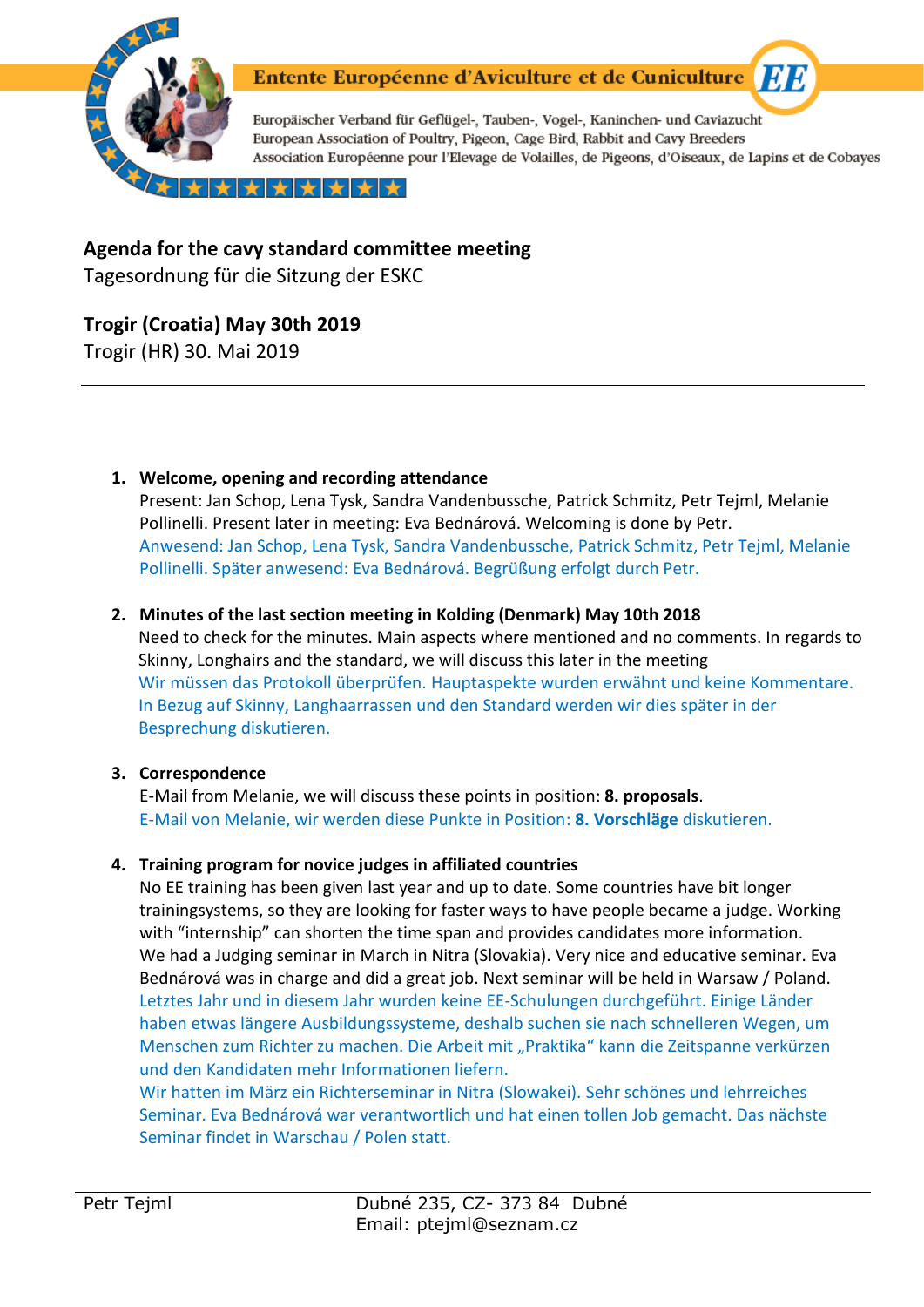

### **5. Judging at European shows**

This year the breedspecific show will be held in Czech Republic. Communication with National Czech club is going slowly, so communication and regulations is not arranged therefor. Their plan is to have everything ready to be published end June. Judging will be Friday, show will finish Saterday. Bringing the cavies is possible on Thursday evening or Friday morning. Date is : 15-16.11.2019. Expected about 400 entries. Judges proposal : Andrea Kroftova, Bertus van Dijk, Eva Bednárová, Petra Tomásková and Sandra Vandenbussche.

In diesem Jahr findet die rassespezifische Schau in Tschechien statt. Die Kommunikation mit dem tschechischen Nationalklub verläuft schleppend, weshalb Kommunikation und Vorschriften nicht geregelt sind. Ihr Plan ist es, alles fertig zu haben, um Ende Juni veröffentlicht zu werden. Die Preisverleihung findet am Freitag statt, die Show endet am Samstag. Das Mitbringen der Meerschweinchen ist am Donnerstagabend oder Freitagmorgen möglich. Datum ist: 15-16.11.2019. Voraussichtlich ca. 400 Einträge. Vorschlag der Richter: Andrea Kroftova, Bertus van Dijk, Eva Bednárová, Petra Tomásková und Sandra Vandenbussche.

We still have EE badges, we are unaware of the rules. There are no regulations written for handing out these badges. New rules must be created and written down. Wir haben immer noch EE-Abzeichen, wir kennen die Regeln nicht. Es gibt keine Vorschriften für die Ausgabe dieser Ausweise. Neue Regeln müssen erstellt und aufgeschrieben werden.

We will renew the judging list, when a judge is not active within EE (seminars) he/she be moved to the non-active list. This way we hope to keep this list up to date. Wir erneuern die Richterliste, wenn ein Richter innerhalb von EE (Seminaren) nicht aktiv ist, wird er in die nicht aktive Liste verschoben. Auf diese Weise hoffen wir, diese Liste auf dem neuesten Stand zu halten.

#### **6. Reworking of the EE-Standard – continuing work**

We will update standard and list with all recognized breeds, specially for upcoming breedspecific show in the Czech Republic.

Wir werden den Standard und die Liste mit allen anerkannten Rassen aktualisieren, speziell für die bevorstehende rassenspezifische Ausstellung in der Tschechischen Republik.

First we have discussed the points from the seminar. We discussed the Dapples, questioned was the naming of the variety, maybe calling them Tweed like in UK. We have decided to use the name Dapple, because in the country of origin they are also called Dapple. Only Dapple will be in standard, other variations (like dapple tan) are not accepted in three or more countries. We need to make following changes:

Zuerst haben wir die Punkte des Seminars besprochen. Wir diskutierten die Dapples, fragten uns nach der Benennung der Rasse und nannten sie vielleicht Tweed wie in Großbritannien. Wir haben uns für den Namen Dapple entschieden, da er im Herkunftsland auch Dapple genannt wird. Nur Dapple ist Standard, andere Varianten (wie Dapple Tan) werden in drei oder mehr Ländern nicht akzeptiert. Wir müssen folgende Änderungen vornehmen: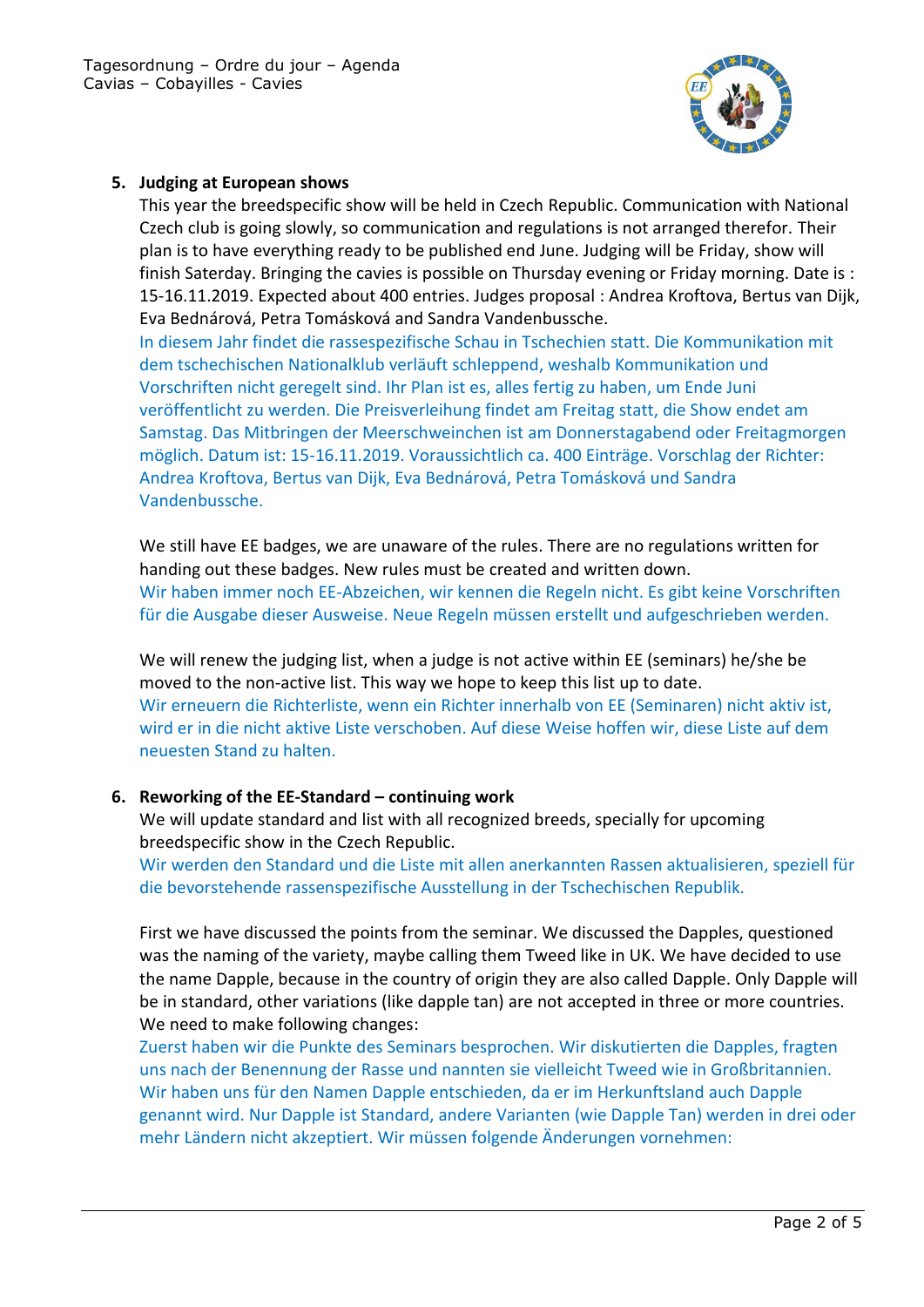

#### **Dapple**

4. Dapple markings consist of a dark brown mask, legs and feetpads. The ears should either be brown or have dappled coloured (uneven pigmentation) ears. The mask should start at the height of eyes, without touching the eye-corners, and interference across the nose. 4. Die Dapple-Zeichnung setzt sich zusammen aus der Maske, der Ohr- und der Fusszeichnung. Die Ohren sind dapple-pigmentiert und oder schokoladenfarben. Die Maske beginnt zwischen den Augen und verläuft birnenförmig bis zur Nase, ohne die Augenwinkel zu berühren.

Minor faults : Eyecircles are allowed but not desired. The mask should not be brindled. Leichte Fehler: Augenringe sind erlaubt, aber nicht erwünscht. etwas Brindle in der Maske

#### **Swiss Teddy**

We discussed how to deal with the crest on the head with this breed? Wir haben besprochen, wie man mit dem Krone auf dem Kopf dieser Rasse umgeht. Minor fault : hidden crest Leichte Fehler: versteckter Krone Disqualification : obvious present/visible crest Disqualifikation: offensichtliches anwesend / sichtbare Krone

We will also change the positions for the following breeds: Swiss/Rex/US-Teddy Wir werden auch die Positionen ändern für folgende Rassen: Schweizer / Rex / US-Teddy

4. Coat texture -> **make 4 Coat texture and direction**

4. Behaarungsstruktur -> machen **4. Behaarungsstruktur und -richtung**

**Example:** The texture of a Rex is crimped, coarse and stands erect. The whiskers are curled. The belly should be curly. As a general rule, Rex invariably have a slightly coarser coat than Teddies.

**Beispiel:** Die Textur eines Rex ist gekräuselt, grob und steht aufrecht. Die Schnurrhaare sind gekräuselt. Der Bauch sollte lockig sein. In der Regel hat Rex immer ein etwas gröberes Fell als Teddies.

#### 5. Coat springiness **-> Coat length**

#### 5. Behaarungselastizität **-> Behaarungslänge**

The crimped and coarse coat shows a erect and springy look. When mildly touched the coat should show resilience and return in to its original look Das gekräuselte und grobe Fell wirkt aufrecht und federnd. Bei leichten Berührungen sollte das Fell elastisch sein und wieder zu seinem ursprünglichen Aussehen zurückkehren

#### 6. Coat length and density **-> Coat density and make it more described**

#### 6. Behaarungslänge und dichte **-> Behaarungsdichte**

The very dense coat should be very even and approximately 2½ cm long. The coat has to be free of rosettes and ruffles and is not in moult. Rex invariably have a slightly longer coat than Teddies. Das Haar sollte am ganzen Körper sehr dick und dicht sein. Das Haar muss frei von Rosetten und Wirbeln sein und nicht in Umhaarung.

All changes will be correctly formed in the Standard. Alle Änderungen werden korrekt in den Standard übernommen.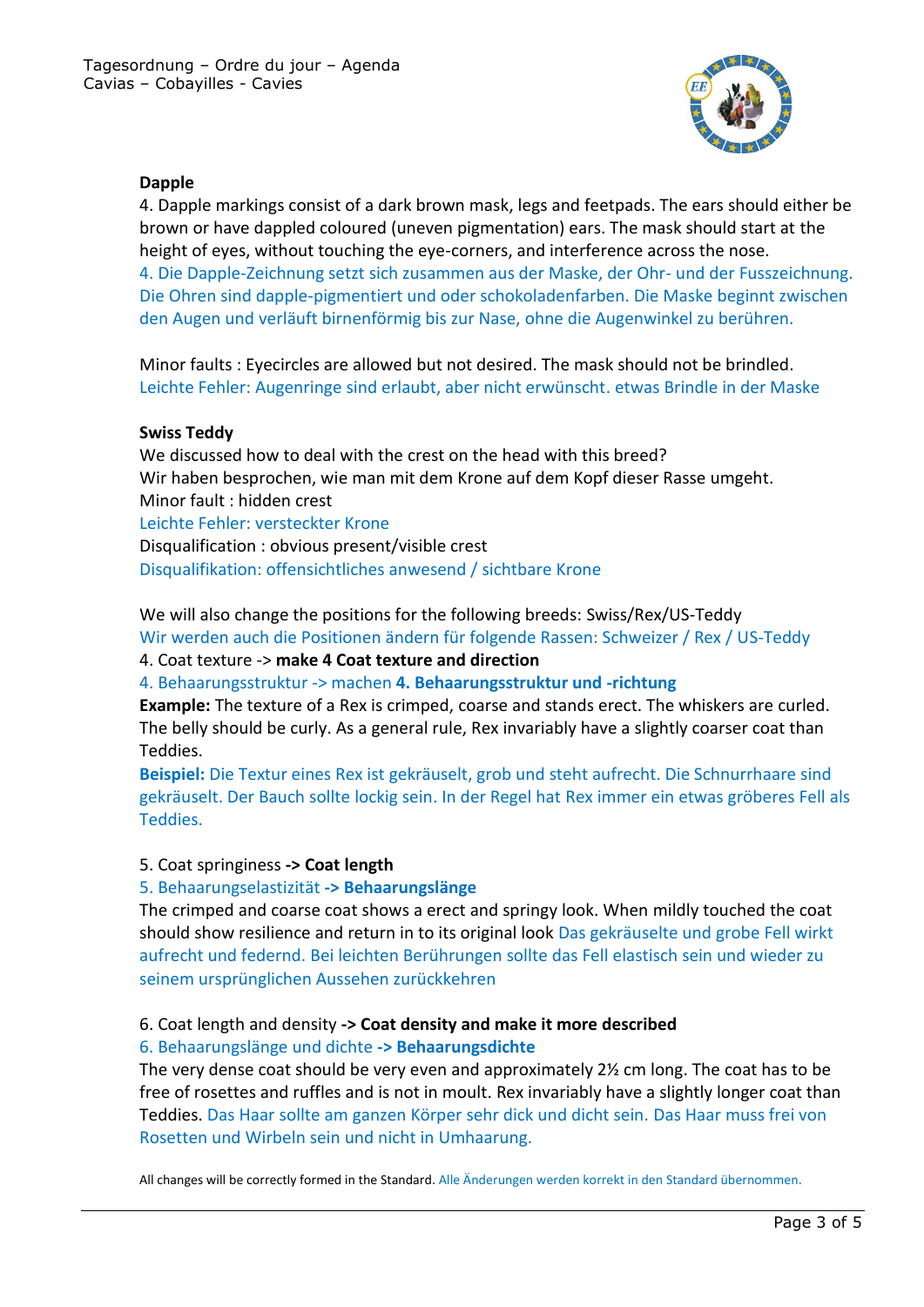

Skinny : we will make a proposal. This will make it possible to show Skinnies in those countries that accept them and have the wish to have them on shows. The regulations for the big EE shows will remain as they are, so Skinny´s cannot be shown at the big EE shows. Breedspecific shows can decide for themselves. It should be finished end of June 2019. Wir werden einen Vorschlag machen. Dies wird es ermöglichen, Skinnies in den Ländern zu zeigen, die sie akzeptieren und den Wunsch haben, sie auf Ausstellungen zu haben. Das Reglement für die großen EE-Shows bleibt unverändert, sodass diese Rasse nicht auf den großen EE-Shows gezeigt werden kann. Breedspecific Shows können für sich entscheiden. Es soll Ende Juni 2019 fertig sein.

We will also prepare extra information in regards to animalwelfare and healthcare. Wir werden auch zusätzliche Informationen in Bezug auf Tiergesundheit und Gesundheitsfürsorge erstellen.

### **7. New standardised breeds in the affiliated countries since 2018**

Belgium accepted Swiss-Teddy Coffee is accepted in Germany in guide standard. Check before June with Slovakia! Germany Blau/champagne/white, Blau/amber/white (3 coloured).

#### **8. Proposals**

Request/proposal Swiss cavy club

**Die Rasse Skinny ist per sofort aus dem EE-Standard zu entfernen.** This will be the proposal mentioned earlier in this meeting. Dies wird der Vorschlag früher in dieser Sitzung erwähnt sein.

**Die Bilder der Langhaartiere sind mit Fotos zu ersetzen, die in jedem Land den Tierschutzbestimmungen (tischlang geschnittenes Haar usw.) entsprechen.** We have decided to review all pictures in the standard and renew them where needed or desired. For the longhaired breeds we will look for unclipped and clipped examples. Wir haben uns entschlossen, alle Bilder im Standard zu überprüfen und bei Bedarf oder Wunsch zu erneuern. Für die langhaarigen Rassen werden wir ungeschnittene und geschnittene Beispiele suchen. **Der EE-Standard kann von jedem Mitgliedsland textlich und in der Landessprache angepasst werden.** This is not desired, we need one version. As mentioned in earlier years our basis is the English version. Translated versions need to be present in the German and French language. Dies ist nicht erwünscht, wir benötigen eine Version. Wie in früheren Jahren erwähnt, ist unsere Basis die englische Version. Die übersetzten Versionen müssen in deutscher und französischer Sprache vorliegen.

**TO DO**: We will prepare English version before end of June and send French/German and they can be finished before july end. Wir werden die englische Version vor Ende Juni vorbereiten und Französisch / Deutsch senden und sie können vor Ende Juli fertig sein.